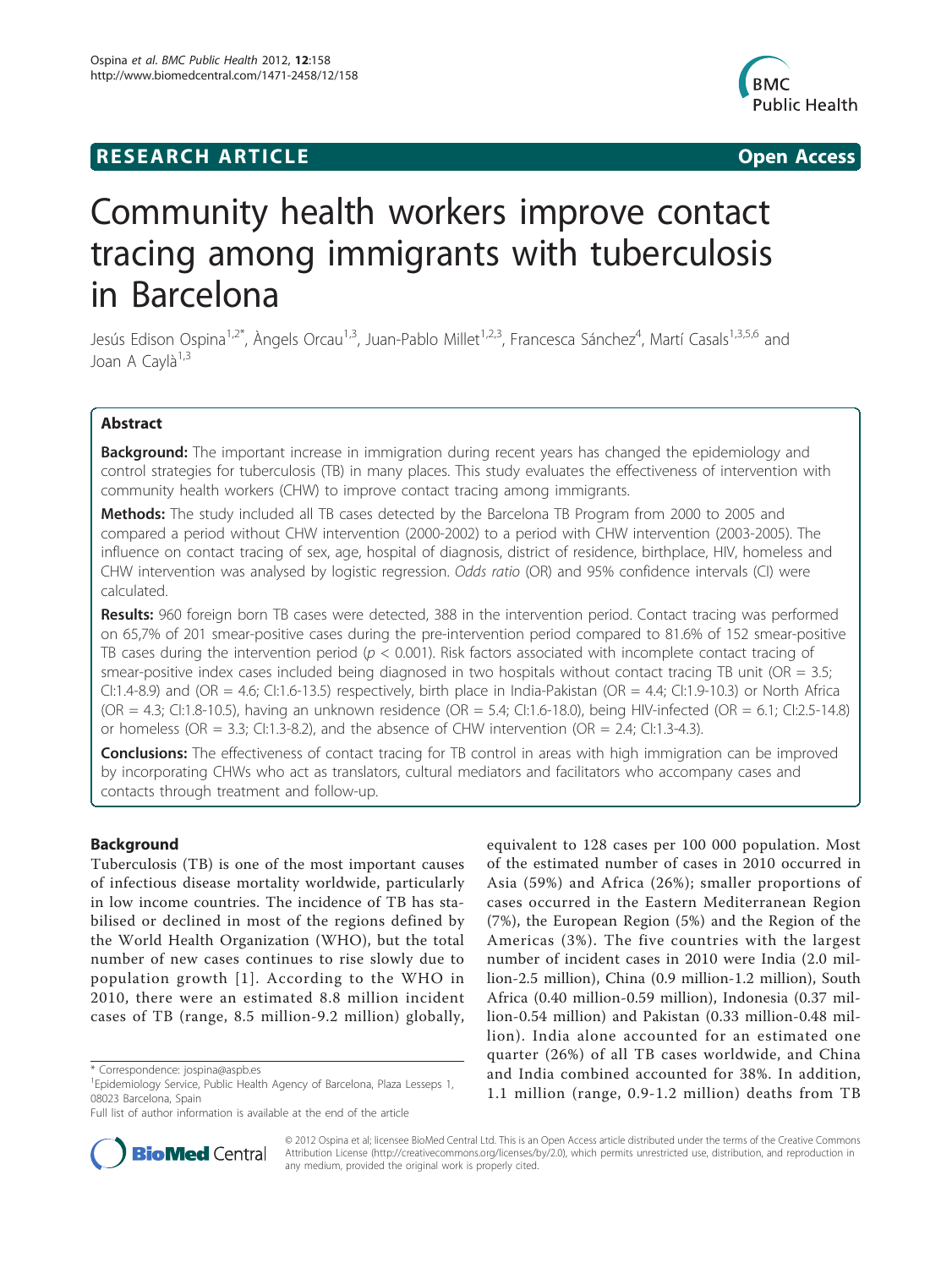among HIV-negative people and an additional 0.35 million (range, 0.32-0.39 million) deaths from HIVassociated TB [[2\]](#page-7-0). Globally, it is estimated that 3.3% of all new TB cases had MDR-TB in 2009 and each year an estimated 440,000 new MDR-TB cases emerge and 150,000 persons with MDR-TB die [\[3](#page-7-0)].

In many European countries, immigration, particularly from high TB burden countries, has increased. In January 2010, 5.7 million of foreign-born persons were registered in Spain (12.2% of the total population), in 1999 were registered 748.953 (1.8% of the total population), this representing an increase of over three million people in eleven years [[4\]](#page-7-0). These percentages have been even higher in large cities such as Barcelona or Madrid, where the immigrant population has reached 17.6% and 17.1%, respectively [\[5,6](#page-8-0)].

This demographic change has had an important impact on TB in Barcelona, provoking a slower decline in TB incidence [[7\]](#page-8-0). The strategy adopted by the Barcelona TB Control Program (TBPCP) in 1987, with public health nurses (PHN) to follow the patients and coordinate contact tracing achieved indicators of good control in later years. Until 2003 treatment completion of the native patients was over 85% and contact tracing among smear positive patients was over 88%. However, for the immigrant population the contact tracing was under 50% during these years [[8\]](#page-8-0).

To improve the follow-up of the immigrant TB patients and their contacts, according to international guidelines [[9](#page-8-0)] in January 2003 the TBPCP began an intervention strategy using community health workers (CHW). They work in coordination with PHN and health-care personnel in activities targeted to improve treatment adherence, contact tracing, outbreaks control in domestic, occupational and leisure settings [[10](#page-8-0)]. The aim of the present study is to assess the effectiveness of the CHW strategy in improving the contact tracing by comparing a period with CHW intervention to one without in a city with massive recent immigration.

# Methods

# Study design

Quasi-experimental study historical (pre-post) comparing the pre-intervention period from 2000-2002 (with only PHN) with the intervention period, 2003-2005 (CHW and PHN intervention). Contact tracing was compared between both periods.

# Study population

All TB cases registered by the TBPCP between January  $1<sup>st</sup>$  2000 and December 31 $<sup>st</sup>$  2005, residents in the city</sup> of Barcelona were included.

# Variables

The study of associated factors involved in performing contact tracing included socio-demographic characteristics (sex, age, hospital of diagnosis: all hospitals had diagnostic services and performed patient monitoring, but hospitals B and D had no contact tracing team and these were refered to their respective general practitioner (GP); geographical area of origin and district of residence), risk factors (injecting drug use, HIV infection, smoking: consumption of one or more cigarettes per day; use of alcohol: consumption of over 280 g of alcohol per week for men and over 168 g for women; incarceration history, homeless), clinical data (type of TB and radiological results) and use of CHW intervention.

# Case definition

A case was defined as an individual who is diagnosed with TB disease and is prescribed anti-TB treatment, including those who prematurely discontinue treatment for any reason [\[11\]](#page-8-0).

# Contact tracing performed

When a new TB case is detected in a health-care centre, the information is sent to the TBPCP of Barcelona. The healthcare team evaluates the need for CHW intervention depending on the specific problems presented by patients and each case is assigned to a PHN and to a CHW, depending on their birthplace, language, culture and any other needs of cases and their contacts.

Contact tracing was defined as performed when at least one contact was traced for each TB patient. The smear-positive pulmonary TB were prioritised [\[12,13](#page-8-0)]. Given the low coverage of contact tracing performed observed in immigrant population in the pre-intervention period, our objective was to get the 70% of coverage in the intervention period with all cases that involved the CHW.

# Community health workers

CHW are professionals who are members of their target population and also integrated within the healthcare team. They come from the communities themselves and have been specifically trained in TB and psycho-social skills, with the purpose of connecting immigrant patients to the healthcare system. Five CHW were selected from each immigrant community and worked a specific number of hours per week according to the number of cases: Asia (Pakistan, India, Bangladesh), 12 hours (112 cases); North Africa (Morocco, Algeria, Tunesia and arab countries), 20 hours (70 cases); Sub-Saharan Africa, 12 hours (32 cases); China, 6 hours (22 cases) and Latin America, 20 hours (152 cases). They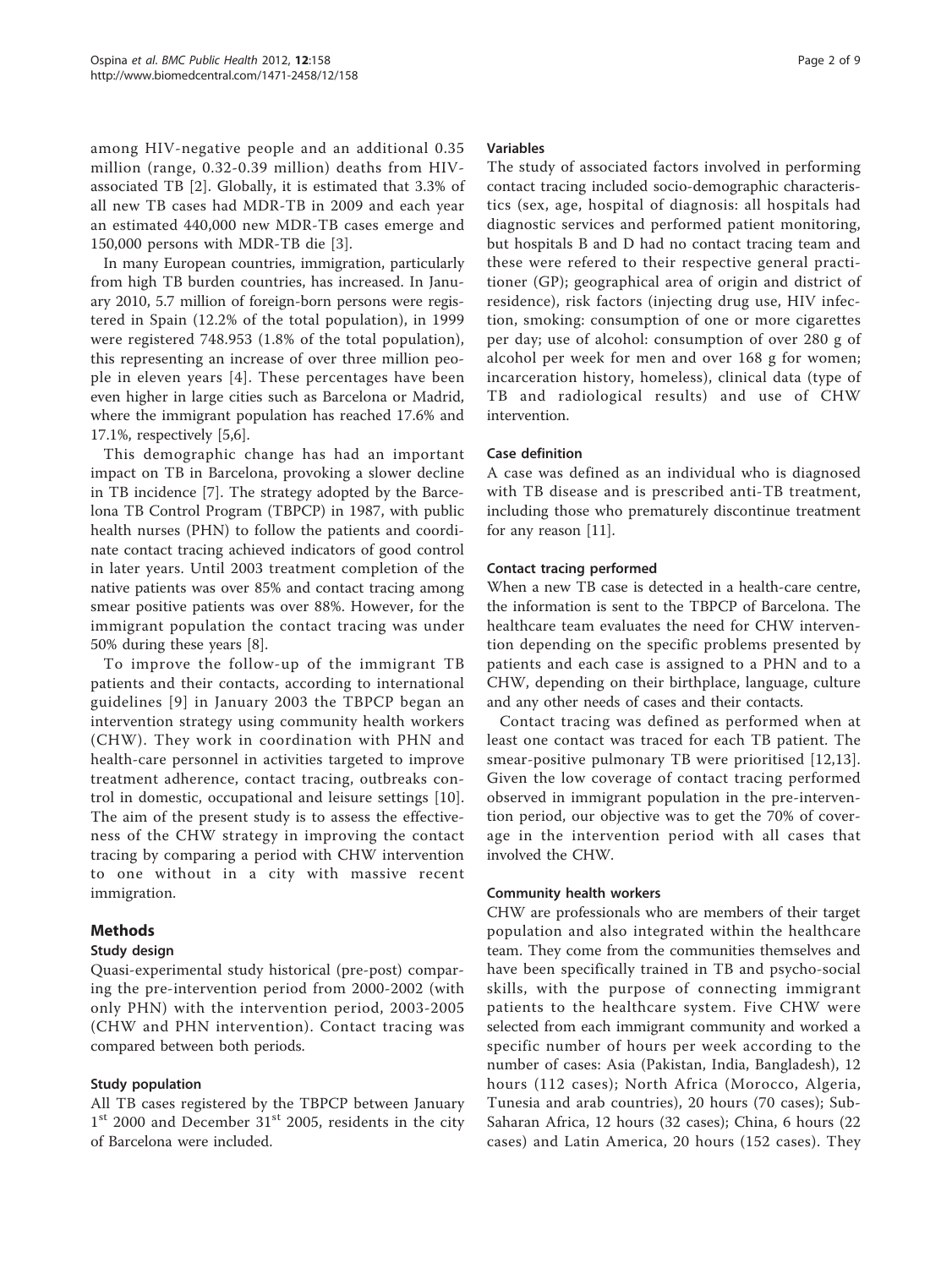were also involved with reported cases from other countries. For the distribution of the working hours of the CHW it was taken into account that the CHW from Latin America and Asia (Pakistan, India, Bangladesh), were better trained given their previous experience in other programmes and that the patients of these countries, were more concentrated in certain districts and neighborhoods of the city, which made the approach and contact tracing easies. The CHW from North Africa intervened with many other patients from other countries, since he was able to speak Arabic, French and English. In addition the previous control of other diseases in individuals from these countries, showed that there were major difficulties for treatment compliance, medical control and location at patients homes. Also many cases were IDUs.

The mechanisms used to validate the CHW information contact tracing performed were: weekly meetings with the team of public health nursing, ongoing monitoring of program coordinator with each CHW and monthly meetings with experts from DOTs. CHW activities fall in three fundamental areas, always in collaboration with PHN [[14\]](#page-8-0):

1. Support of healthcare teams: Active follow-up of cases and contacts, with visits to the cases houses, accompanying patients to appointments, providing counseling and information on treatments.

2. Health information: Educational sessions in healthcare centres, private homes and immigrant associations, using a 30-minute video about TB in Arabic, Spanish and Urdu and brochures on the disease translated into seven languages [[15\]](#page-8-0).

3. Community mobilisation: Assistance for obtaining a residence permits, housing, food banks, public dining halls and a health-card application.

# Statistical analysis

A descriptive analysis was performed by calculating proportions. The median and interquartile range were calculated for quantitative variables. Results for each group were analysed in terms of if contact tracing was performed or not. Categorical variables were compared using the  $\chi$  2 test. Odds ratios (OR) and confidence intervals to 95% (CI) were calculated as a measure of association. The variables of epidemiological interest and those found to be statistically significant in the bivariate analysis were included. A  $p$ -value of  $< 0.05$  was considered statistically significant. For multivariate analysis, a statistical logistic regression with stepwise method of variables selection was used to determine the factors associated with contact tracing. Analyses were conducted with the statistical packages SPSS, v. 13.0

(SPSS Inc., Chicago, IL, USA) and the statistical package R (The R Foundation for Statistical Computing) version 2.6.0. [\[16\]](#page-8-0).

# Results

A total of 572 TB cases among foreign people were detected in the pre-intervention period and 388 in the intervention period. During the intervention period, 152 (39.2%) were from Latin American countries, 112 (28.9%) from India or Pakistan, 42 (10.8%) from North Africa, 16 (4.1%) from Sub-Saharan Africa, and 66 cases (17%) from other countries. CHW worked with 79.4% of these cases, 12.4% were resolved directly by the PHN and the remaining 8.2% could not be contacted. The majority of the TB cases attended by the CHW were men, between 25 and 39 years of age. Almost half lived in an inner city, socioeconomically deprived district. Pulmonary TB was the most frequent presentation (73.2%) and 39.2% cases were smear-positive cases.

In comparing cases with CHW intervention to cases without, the CHW group had a higher rate of inner city residents, age between 25 and 39 years and a lower proportion were from North African countries. The increase in contact tracing coverage from the smearpositive pulmonary TB and all clinical forms of TB in the intervention period was statistically significant (Table [1](#page-3-0) and Figures [1](#page-3-0) and [2](#page-4-0))

The most significant activities of CHW include the active-follow up in 194 TB cases and contact census, a total of 293 counseling sessions, 147 linguistic mediation session, 264 individualised and 97 group educational sessions about TB, 280 home visits, 70 hospital visits and 5,935 telephone calls (a median of 15.3 calls per case) were performed.

Factors associated with failure to conduct contact tracing for smear-positive cases include to be diagnosed in hospitals B and D (hospitals without any specifics screening services contacts), birthplace in India, Pakistan or North Africa, unknown district of residence, HIV infection, homeless and those without CHW intervention (Table [2](#page-5-0)). Factors associated with failure to conduct contact tracing for all forms of TB include male, hospitals B and D, birthplace other than Latin American countries, unknown district of residence, incarceration history, homeless, index who had culture-negative or extra-pulmonary TB or had a normal chest X-ray and no CHW intervention (Table [3\)](#page-6-0).

## **Discussion**

There was a low contact tracing coverage within the immigrant population during the pre-intervention period. The main reason for that was that the TBPCP was not prepared to manage the large influx of immigrants that ocurred during this period. Moreover, a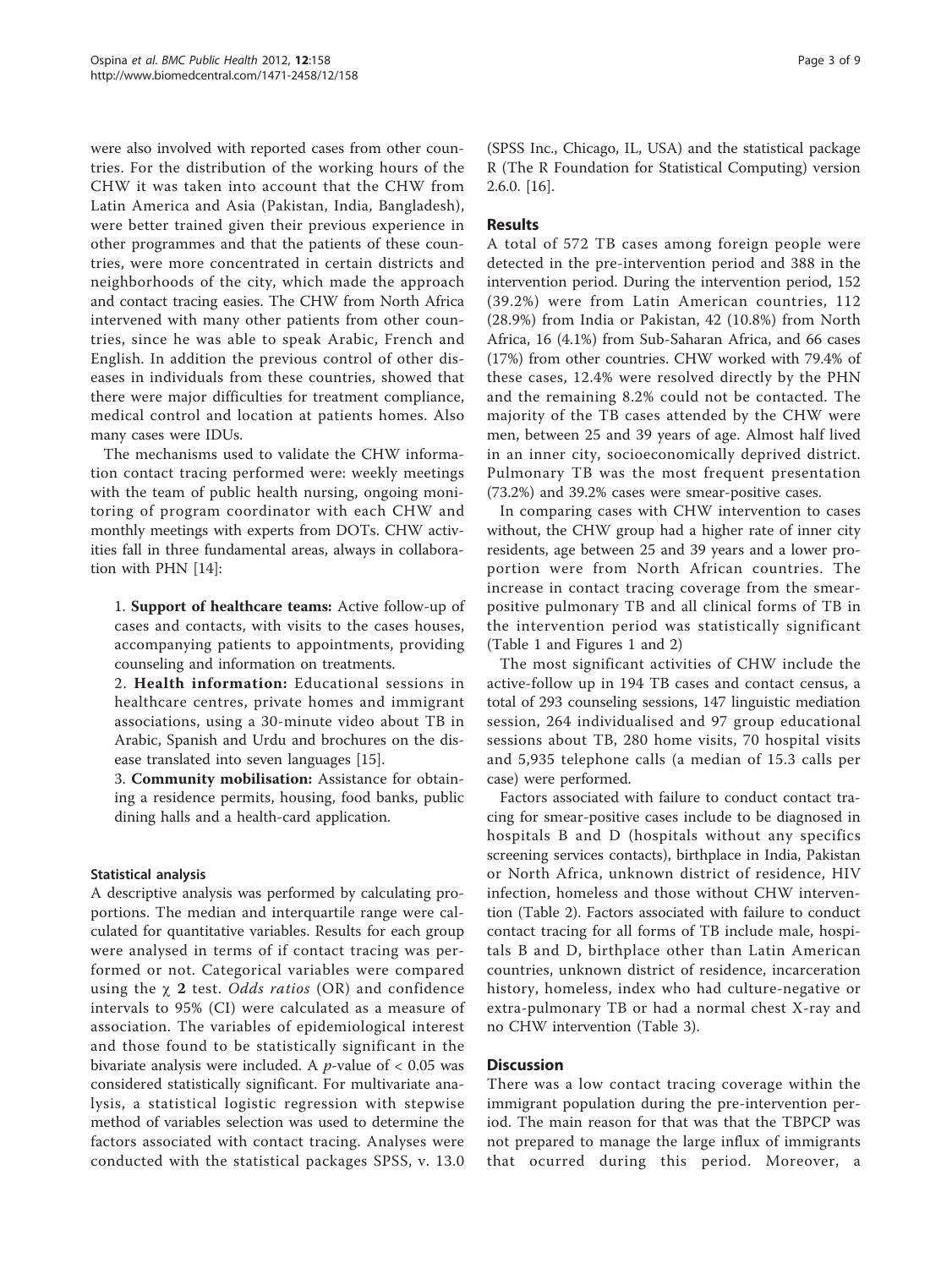# <span id="page-3-0"></span>Table 1 Socio-demographic and clinical characteristics of immigrants with tuberculosis, without and with

|                                               | community health worker intervention.                                      |                                                                                |                |  |  |
|-----------------------------------------------|----------------------------------------------------------------------------|--------------------------------------------------------------------------------|----------------|--|--|
| <b>Variables</b>                              | Before CHW <sup>a</sup><br>Intervention 2000-<br>2002 (572 cases) N<br>(%) | After the introduction<br>of CHW intervention<br>2003-2005 (388 cases)<br>N(%) | p-<br>value    |  |  |
| Sex                                           |                                                                            |                                                                                |                |  |  |
| Male                                          | 392 (68.5)                                                                 | 259 (66.8)                                                                     |                |  |  |
| Female                                        | 180 (31.5)                                                                 | 129 (33.2)                                                                     | 0.6            |  |  |
| Age (median:<br>38; IQR <sup>b</sup> : 28-56) |                                                                            |                                                                                |                |  |  |
| $0 - 14$                                      | 34(6.0)                                                                    | 17(4.4)                                                                        |                |  |  |
| $15 - 24$                                     | 112 (19.6)                                                                 | 58(14.9)                                                                       |                |  |  |
| 25-39                                         | 300 (52.5)                                                                 | 241 (62.1)                                                                     |                |  |  |
| 40 or over                                    | 125 (21.9)                                                                 | 72 (18.5)                                                                      | $\,<$<br>0.001 |  |  |
| Geographical<br>area of origin                |                                                                            |                                                                                |                |  |  |
| Latin America                                 | 202 (35.3)                                                                 | 152 (39.2)                                                                     |                |  |  |
| India-Pakistan                                | 136 (23.8)                                                                 | 112 (28.9)                                                                     |                |  |  |
| North Africa                                  | 92(16.1)                                                                   | 42 (10.8)                                                                      |                |  |  |
| Other<br>countries                            | 142 (24.8)                                                                 | 82 (21.1)                                                                      | $\,<$<br>0.001 |  |  |
| District of<br>residence                      |                                                                            |                                                                                |                |  |  |
| Ciutat Vella                                  | 197 (34.4)                                                                 | 161(41.5)                                                                      |                |  |  |
| Other                                         | 339 (59.3)                                                                 | 213 (54.9)                                                                     |                |  |  |
| Unknown                                       | 36(6.3)                                                                    | 14(3.6)                                                                        | 0.02           |  |  |
| <b>Homeless</b>                               |                                                                            |                                                                                |                |  |  |
| Yes                                           | 48 (8.4)                                                                   | 29 (7.5)                                                                       |                |  |  |
| <b>No</b>                                     | 524 (91.6)                                                                 | 359 (92.5)                                                                     | 0.7            |  |  |
| Smoking                                       |                                                                            |                                                                                |                |  |  |
| Yes                                           | 183 (32.0)                                                                 | 116 (29.9)                                                                     |                |  |  |
| <b>No</b>                                     | 389 (68)                                                                   | 272 (70.1)                                                                     | 0.5            |  |  |
| Alcoholic                                     |                                                                            |                                                                                |                |  |  |
| Yes                                           | 79 (13.8)                                                                  | 56 (14.4)                                                                      |                |  |  |
| No                                            | 493 (86.2)                                                                 | 332 (85.6)                                                                     | 0.2            |  |  |
| HIV                                           |                                                                            |                                                                                |                |  |  |
| Yes                                           | 49 (8.6)                                                                   | 36(9.3)                                                                        |                |  |  |
| No                                            | 523 (91.4)                                                                 | 352 (90.7)                                                                     | 0.8            |  |  |
| <b>IDU<sup>c</sup></b>                        |                                                                            |                                                                                |                |  |  |
| Yes                                           | 22(3.8)                                                                    | 20(5.2)                                                                        |                |  |  |
| No                                            | 550 (96.2)                                                                 | 368 (94.8)                                                                     | 0.4            |  |  |
| Type of TB <sup>d</sup><br>of index case      |                                                                            |                                                                                |                |  |  |
| Pulmonary<br>smear-positive                   | 201 (35.2)                                                                 | 152 (39.2)                                                                     |                |  |  |
| Pulmonary<br>Smear $(-)$<br>Culture (+)       | 115(20.1)                                                                  | 84 (21.6)                                                                      |                |  |  |
| Pulmonary<br>culture<br>negative              | 96 (16.8)                                                                  | 48 (12.4)                                                                      |                |  |  |
| Extrapulmonary                                | 159 (27.8)                                                                 | 104 (26.8)                                                                     | 0.22           |  |  |
| Chest X-ray in<br><b>Pulmonary TB</b>         |                                                                            |                                                                                |                |  |  |

# Table 1 Socio-demographic and clinical characteristics of immigrants with tuberculosis, without and with community health worker intervention. (Continued)

| Normal          | 88 (15.4)  | 67 (17.3)  |       |
|-----------------|------------|------------|-------|
| Cavitary        | 138 (24.1) | 101(26)    |       |
| Non Cavitary    | 337 (58.9) | 218 (56.2) | 0.49  |
| CT <sup>e</sup> |            |            |       |
| Performed       | 317 (55.4) | 257 (66.2) |       |
| Not performed   | 255 (44.6) | 131 (33.8) | ✓     |
|                 |            |            | 0.001 |

Barcelona 2000-2002 and 2003-2005

<sup>a</sup> Community health worker. <sup>b</sup>Interquartile range. <sup>c</sup>Injecting drug use.<br><sup>d</sup>Tuberculosis, <sup>e</sup>Conventional contact tracing

Tuberculosis. <sup>e</sup>Conventional contact tracing

considerable percentage of the immigrants came from high TB endemic countries and did not speak Spanish. This study shows that immigration is a dynamic phenomenon. In the second period there were fewer patients from North Africa and more young adults. We have also found a statistically significant increase in performed contact tracing among immigrants after the incorporation of CHW. This increase suggests that CHW contributed considerably to the improvement of the prevention activities, due to their communication with cases and their contacts by interpreting and mediating for clinical care and in the community [[17,18](#page-8-0)].

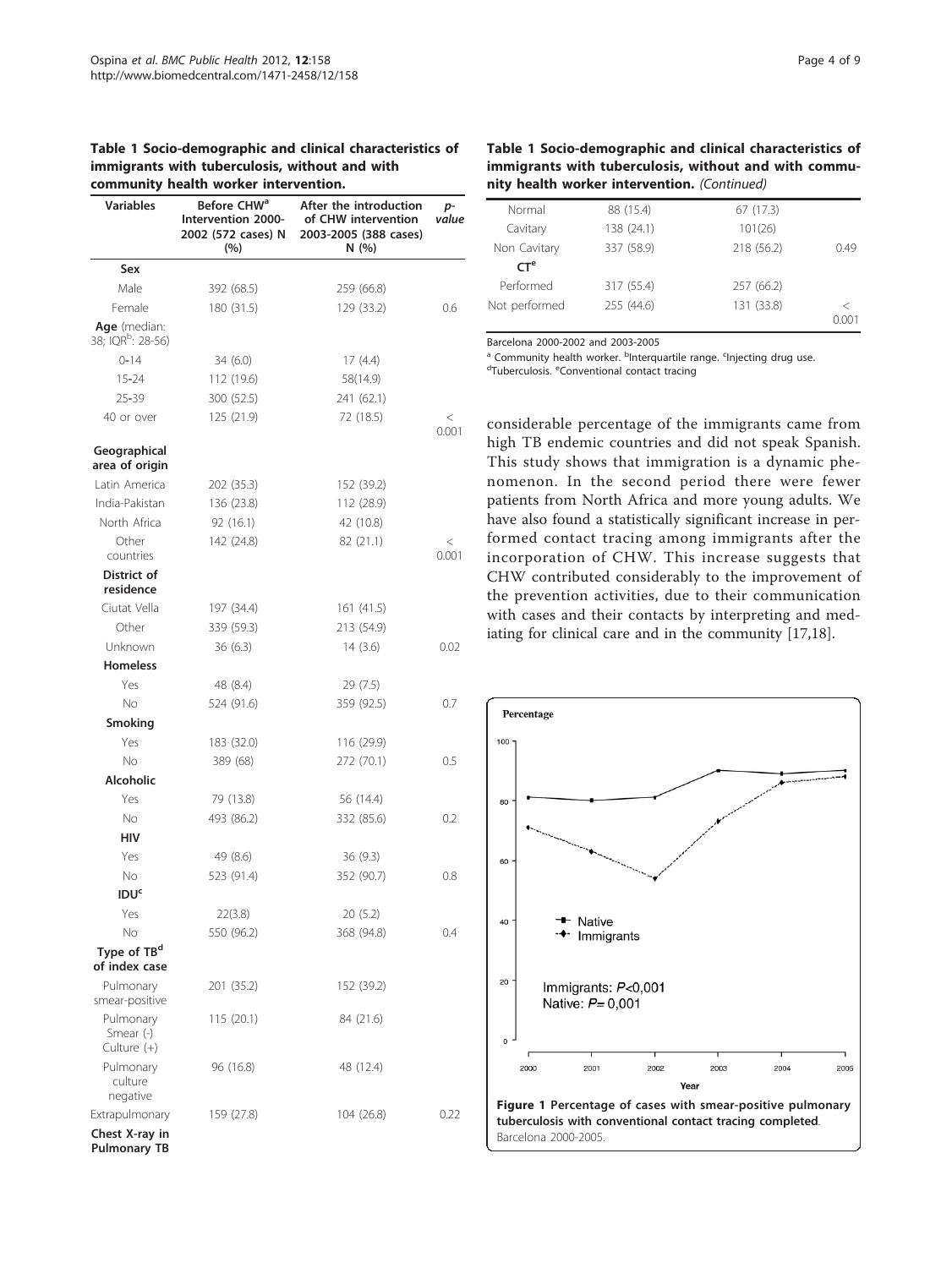<span id="page-4-0"></span>

Regarding factors associated with lack of contact tracing, the two specific hospitals which were identified deal with large numbers of immigrants, did not have the appropriate means to perform contact tracing and frequently refered patients to a family doctor for contact tracing. Countries of origin such as India, Pakistan, Maghreb and other non-Latin American countries were also associated to lack of contact tracing performed, possibly because the language skills and the cultural barriers that may influence patient's behaviour in relation to TB. Other factors were homeless and unknown residence. CHW contacted some cases, such as the homeless and those with no known residence, by phone or in person. A lack of contact tracing for all forms of TB was associated with male sex, history of imprisonment, extrapulmonary TB and a normal CXR. Among the few number of patients with incarceration history, the percentage of those without contact tracing reach 78.8%, some of these patients were HIV-infected IDU. The risk factors found in our study are similar to those reported in other studies [[19,20\]](#page-8-0). It is important to note that the lack of intervention of CHW is associated with lack of contact tracing in all TB cases and in the sub-group of smear positive cases.

International recommendations from organisations such as the WHO, the Centers for Disease Control and Prevention and the International Union Against Tuberculosis and Lung Disease, suggest the incorporation of health providers, community health promoters, social health workers and outreach health workers in areas with high levels of immigration or with many ethnic groups [[21](#page-8-0)-[23](#page-8-0)]. The coordinated action of CHW with PHN and TBPCP doctors has contributed to locating cases and their contacts, as well as to increase treatment adherence. They have improved access to healthcare by ensuring that each patient and their contacts can obtain an individual health insurance card. In our study, the influence of CHW on TB treatment adherence was limited because the percentage of treatment adherence in Barcelona was already satisfactory due directly observed therapy in higher risk patients since 1995 [[24](#page-8-0)].

Mass migration has affected the epidemiology of TB. In Spain, a consensus document has been developed to address this problem, even in those with no right of residence. This policy recommends that all migrants have a health card, an initial medical examination at their first appointment and to include CHW in TB control programmes [[12,25\]](#page-8-0).

From a multidisciplinary perspective, the incorporation of CHW can reinforce the effectiveness of PHN personnel and minimise difficulties accessing care [[26](#page-8-0)]. Similarly, the "IEC" approach (information, education, communication) develops both care and community level actions, such as health promotion in TB [[27](#page-8-0),[28\]](#page-8-0). The educational sessions in private homes and associations for immigrants have reached the target population in their daily settings outside of working hours [\[29\]](#page-8-0). Mediation, conflict resolution, linguistic translation and cultural interpretation has improved the relationship between patients and health care personnel and has reduced communication related issues.

The CHW strategy ensures that patients who were from a different culture are supported, accompanied and defended confronted with TB stigma and social and occupational discrimination. The strategy offers community-based educational support in which patients are actors controlling TB transmission and confirms that TB is, above all, a social process involving multiple context-related factors of healing and control over transmission [[30,31\]](#page-8-0).

One study limitation was the variation in characteristics between both periods; an increase of cases between 25-39 years of age, from Latin America and India, Pakistan and from inner-city in the CHW group. The increase in immigrants would most likely have worsened contact tracing and therefore our figures may have underestimated the benefit of the CHW intervention. Eight percent of cases were not contacted, despite multiple phone calls and home visits. However, given the high mobility of immigrant groups, this is considered a low percentage.

The effectiveness of TB programs depends upon their ability to adapt to the emerging needs of the population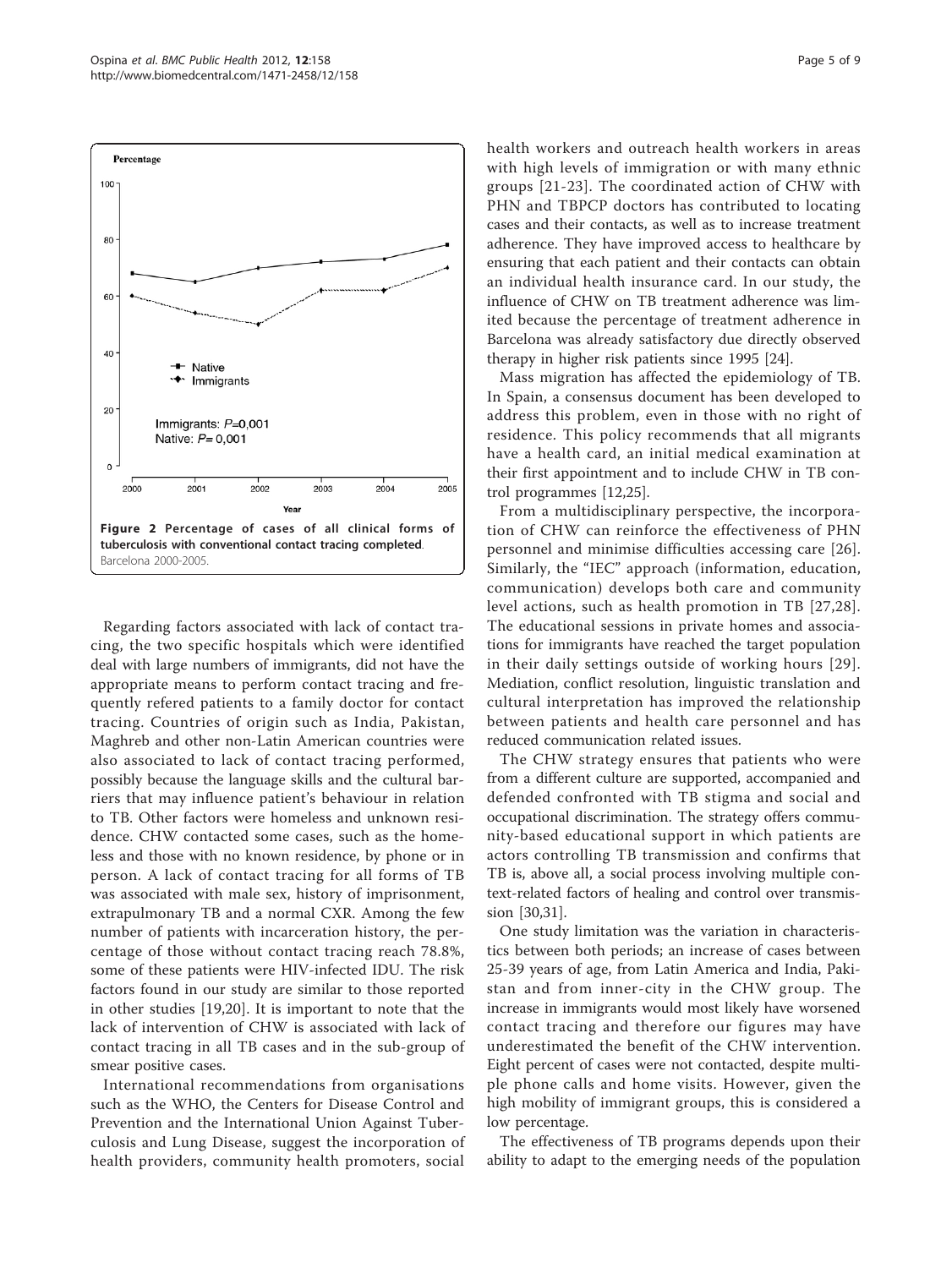<span id="page-5-0"></span>

| Table 2 Multivariate analysis of pre-post community health workers intervention and of others factors predicting the |
|----------------------------------------------------------------------------------------------------------------------|
| failure to perform contact tracing among smear-positive pulmonary tuberculosis immigrant patients.                   |

| Variables                     | $CT^a$ not performed N/Total(%) N = 353 | CT OR <sup>b</sup> 95%CI | CT OR <sup>c</sup> 95%Cl | $CT$ <i>p</i> -value |
|-------------------------------|-----------------------------------------|--------------------------|--------------------------|----------------------|
| CHW intervention <sup>d</sup> |                                         |                          |                          |                      |
| Yes (2003-2005 period)        | 28/152(19.0)                            | $\mathbf{1}$             | $\mathbf{1}$             |                      |
| No (2000-2002 period)         | 69/201(34.3)                            | $2.3(1.4-3.8)$           | $2.4(1.3 - 4.3)$         | 0.005                |
| Sex                           |                                         |                          |                          |                      |
| Female                        | 18/126(14.3)                            | $\mathbf{1}$             |                          |                      |
| Male                          | 79/227(34.8)                            | $3.2(1.8-1.7)$           |                          |                      |
| Age                           |                                         |                          |                          |                      |
| $0 - 24$                      | 17/77(22.0)                             | $\overline{1}$           |                          |                      |
| 25-39                         | 56/201(27.9)                            | $1.4(0.7 - 2.5)$         |                          |                      |
| 40-64                         | 20/63(31.7)                             | $1.6(0.8-3.5)$           |                          |                      |
| 65 years and over             | 4/12(33.3)                              | $1.8(0.5-6.6)$           |                          |                      |
| <b>Hospital of diagnosis</b>  |                                         |                          |                          |                      |
| Other hospitals               | 12/55(21.8)                             | $\overline{1}$           | 1                        |                      |
| Hospital A                    | 16/60(26.7)                             | $1.3(0.6-3.1)$           | $1.1(0.4 - 3.0)$         | 0.871                |
| Hospital B                    | 33/80(41.2)                             | $2.5(1.1-5.5)$           | $3.5(1.4-8.9)$           | 0.008                |
| Hospital C                    | 4/52(7.7)                               | $0.3(0.1-1)$             | $0.5(0.1-1.9)$           | 0.319                |
| Hospital D                    | 15/40(37.5)                             | $2.1(0.9-5.3)$           | $4.6(1.6 - 13.5)$        | 0.006                |
| Hospital E                    | 17/66(25.8)                             | $1.2(0.5-2.9)$           | $0.9(0.3 - 2.4)$         | 0.768                |
| Geographical area of origin   |                                         |                          |                          |                      |
| Latin America                 | 29/167(17.4)                            | $\mathbf{1}$             | $\mathbf{1}$             |                      |
| India-Pakistan                | 18/47(38.3)                             | $2.9(1.5-6)$             | $4.4(1.9-10.3)$          | 0.001                |
| North Africa                  | 25/49(51.0)                             | $4.9(2.5-10)$            | $4.3(1.8-10.5)$          | 0.001                |
| Other countries               | 25/90(27.8)                             | $1.8(1.0-3.3)$           | $1.4(0.7 - 3.0)$         | 0.371                |
| <b>IDU<sup>e</sup></b>        |                                         |                          |                          |                      |
| No                            | 84/331(25.4)                            | $\overline{\phantom{a}}$ |                          |                      |
| Yes                           | 13/22(59.1)                             | $4.3(1.8 - 10.3)$        |                          |                      |
| <b>District of residence</b>  |                                         |                          |                          |                      |
| Other districts               | 49/237(20.7)                            | $\mathbf{1}$             | $\mathbb{1}$             |                      |
| Inner city                    | 33/95(34.7)                             | $2.0(1.2 - 3.4)$         | $1.1(0.5-2.3)$           | 0.747                |
| Unknown                       | 15/21(71.4)                             | $9.6(3.5 - 26)$          | $5.4(1.6 - 18.0)$        | 0.006                |
| <b>HIV</b> infection          |                                         |                          |                          |                      |
| No                            | 77/321(24)                              | $\mathbf{1}$             | $\mathbb{1}$             |                      |
| Yes                           | 20/32(62.5)                             | $5.3(2.5 - 11.3)$        | $6.1(2.5-14.8)$          | < 0.001              |
| Smoking                       |                                         |                          |                          |                      |
| No                            | 42/212(19.8)                            | $\mathbf{1}$             |                          |                      |
| Yes                           | 55/141(39)                              | $2.6(1.6-4.2)$           |                          |                      |
| Use of alcohol                |                                         |                          |                          |                      |
| No                            | 63/286(22)                              | $\overline{1}$           |                          |                      |
| Yes                           | 34/67(50.7)                             | $3.65(2.1-6.4)$          |                          |                      |
| Incarceration history         |                                         |                          |                          |                      |
| No                            | 87/336(25.9)                            | $\overline{1}$           |                          |                      |
| Yes                           | 10/17(58.8)                             | $4.1(1.5 - 11.1)$        |                          |                      |
| Homeless                      |                                         |                          |                          |                      |
| No                            | 76/320(23.7)                            | $\overline{1}$           | $\mathbf{1}$             |                      |
| Yes                           | 21/33(63.6)                             | $5.6(2.7-12)$            | $3.3(1.3 - 8.2)$         | 0.011                |

Barcelona 2000-2005

<sup>a</sup>Contact tracing, <sup>b</sup>Odds ratio, <sup>c</sup> Adjusted odds ratio, <sup>d</sup>After the introduction of community health workers intervention, <sup>e</sup>injecting drug user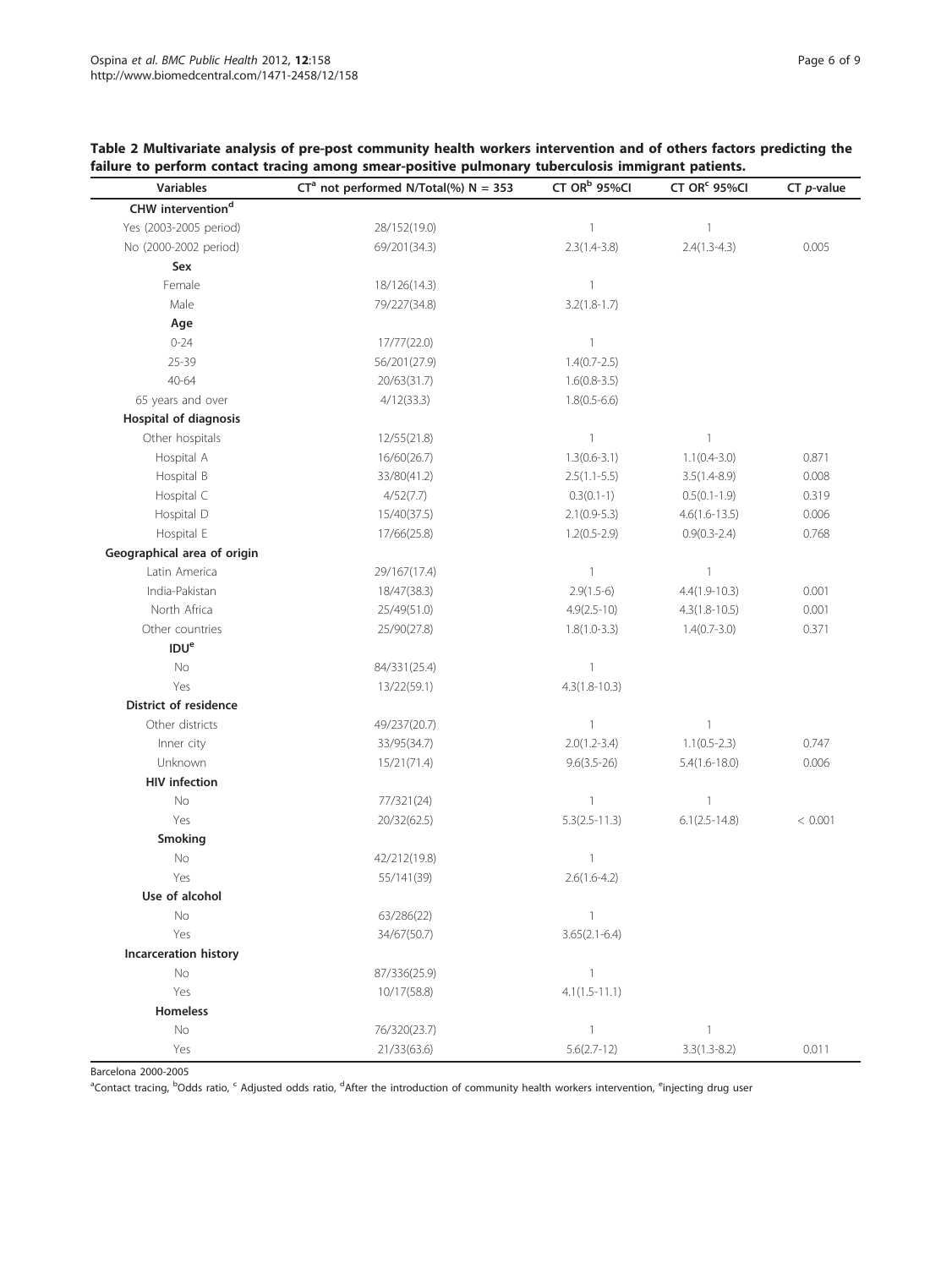# <span id="page-6-0"></span>Table 3 Multivariate analysis of pre-post community health workers intervention and of others factors predicting the failure to perform contact tracing among immigrants in all forms of tuberculosis.

| <b>Variables</b>                      | $CT^a$ Not performed N/Total(%) N = 960 | CT $ORb$ 95%CI    | CT OR <sup>c</sup> 95%CI | $CT$ <i>p</i> -value |
|---------------------------------------|-----------------------------------------|-------------------|--------------------------|----------------------|
| CHW intervention <sup>d</sup>         |                                         |                   |                          |                      |
| Yes (2003-2005 period)                | 131/388(33.8)                           | $\mathbf{1}$      | $\mathbf{1}$             |                      |
| No (2000-2002 period)                 | 255/572(44.6)                           | $1.6(1.2 - 2.0)$  | $1.8(1.3 - 2.5)$         | < 0.001              |
| Sex                                   |                                         |                   |                          |                      |
| Female                                | 72/309(23.3)                            | $\mathbf{1}$      | $\overline{1}$           |                      |
| Male                                  | 314/651(48.2)                           | $3.0(2.3-4.2)$    | $1.9(1.3 - 2.7)$         | 0.001                |
| Age                                   |                                         |                   |                          |                      |
| $1 - 14$                              | 16/51(31.4)                             | $\mathbf{1}$      |                          |                      |
| $15 - 24$                             | 58/170(34.1)                            | $1.13(0.6 - 2.2)$ |                          |                      |
| 25-39                                 | 227/541(42.0)                           | $1.6(0.9-3)$      |                          |                      |
| 40-64                                 | 73/170(42.9)                            | $1.6(0.8-3.2)$    |                          |                      |
| 65 years and over                     | 11/27(40.7)                             | $1.5(0.6-4)$      |                          |                      |
| <b>Hospital of diagnosis</b>          |                                         |                   |                          |                      |
| Other hospitals                       | 61/156(39.1)                            | $\mathbf{1}$      | $\mathbf{1}$             |                      |
| Hospital A                            | 62/165(37.6)                            | $0.9(0.6 - 1.4)$  | $1.0(0.6 - 1.7)$         | 0.992                |
| Hospital B                            | 130/244(53.3)                           | $1.7(1.1 - 2.7)$  | $2.2(1.3-3.6)$           | 0.002                |
| Hospital C                            | 25/97(25.8)                             | $0.5(0.3-0.9)$    | $1.0(0.6-2.1)$           | 0.759                |
| Hospital D                            | 27/69(39.1)                             | $1(0.8-1.8)$      | $2.4(1.2 - 4.9)$         | 0.012                |
| Hospital E                            | 81/229(35.4)                            | $0.8(0.6-1.3)$    | $0.9(05-1.5)$            | 0.755                |
| Geographical area of origin           |                                         |                   |                          |                      |
| Latin America                         | 80/356(22.5)                            | $\mathbf{1}$      | $\mathbf{1}$             |                      |
| India-Pakistan                        | 134/249(53.8)                           | $4.0(2.8-5.7)$    | $2.0(1.3-3.2)$           | 0.002                |
| North Africa                          | 67/131(51.1)                            | $3.6(2.4 - 5.5)$  | $2.0(1.2-3.3)$           | 0.005                |
| Other countries                       | 105/224(46.9)                           | $3.0(2.1 - 4.4)$  | $1.8(1.2 - 2.8)$         | 0.006                |
| IDU <sup>e</sup>                      |                                         |                   |                          |                      |
| No                                    | 355/918(38.7)                           | $\mathbf{1}$      |                          |                      |
| Yes                                   | 31/42(73.8)                             | $4.5(2.2-9)$      |                          |                      |
| District of residence                 |                                         |                   |                          |                      |
| Other districts                       | 171/552(31)                             | $\mathbf{1}$      | $\mathbf{1}$             |                      |
| Inner-city                            | 173/358(48.3)                           | $2.0(1.5-2.7)$    | $1.3(0.9-1.8)$           | 0.203                |
| Unknown                               | 42/50(84)                               | $11(5.4 - 25.4)$  | $4.4(1.8 - 10.7)$        | 0.001                |
| HIV                                   |                                         |                   |                          |                      |
| No                                    | 331/875(37.8)                           | $\mathbf{1}$      |                          |                      |
| Yes                                   | 55/85(64.7)                             | $3.0(1.9-4.8)$    |                          |                      |
| Smoking                               |                                         |                   |                          |                      |
| No                                    | 251/661(38)                             | $\mathbf{1}$      |                          |                      |
| Yes                                   | 135/299(45.2)                           | $1.3(1.0-1.8)$    |                          |                      |
| Use of alcohol                        |                                         |                   |                          |                      |
| $\rm No$                              | 321/825(38.9)                           | $\mathbf{1}$      |                          |                      |
| Yes                                   | 65/135(48)                              | $1.5(1.0-2.1)$    |                          |                      |
| Incarceration history                 |                                         |                   |                          |                      |
| No                                    | 360/927(38.8)                           | $\mathbf{1}$      | $\overline{1}$           |                      |
| Yes                                   | 26/33(78.8)                             | $5.9(2.5 - 13.6)$ | $3.8(1.4 - 10.4)$        | 0.008                |
| <b>Homeless</b>                       |                                         |                   |                          |                      |
| No                                    | 326/883(36.9)                           | $\mathbf{1}$      | $\mathbf{1}$             |                      |
| Yes                                   | 60/77(77.9)                             | $6.0(3.5 - 10.5)$ | $5.6(3.0-10.6)$          | < 0.001              |
| Type of TB <sup>f</sup> of index case |                                         |                   |                          |                      |
| Pulmonary smear-positive              | 97/353(27.5)                            | $\mathbf{1}$      | $\mathbf{1}$             |                      |
| Pulmonary smear (-) culture (+)       | 68/199(34.2)                            | $1.3(0.9-2.0)$    | $1.3(0.8-2.0)$           | 0.253                |
| Pulmonary culture (-)                 | 60/144(41.7)                            | $1.9(1.3-2.8)$    | $2.1(1.2-3.5)$           | 0.005                |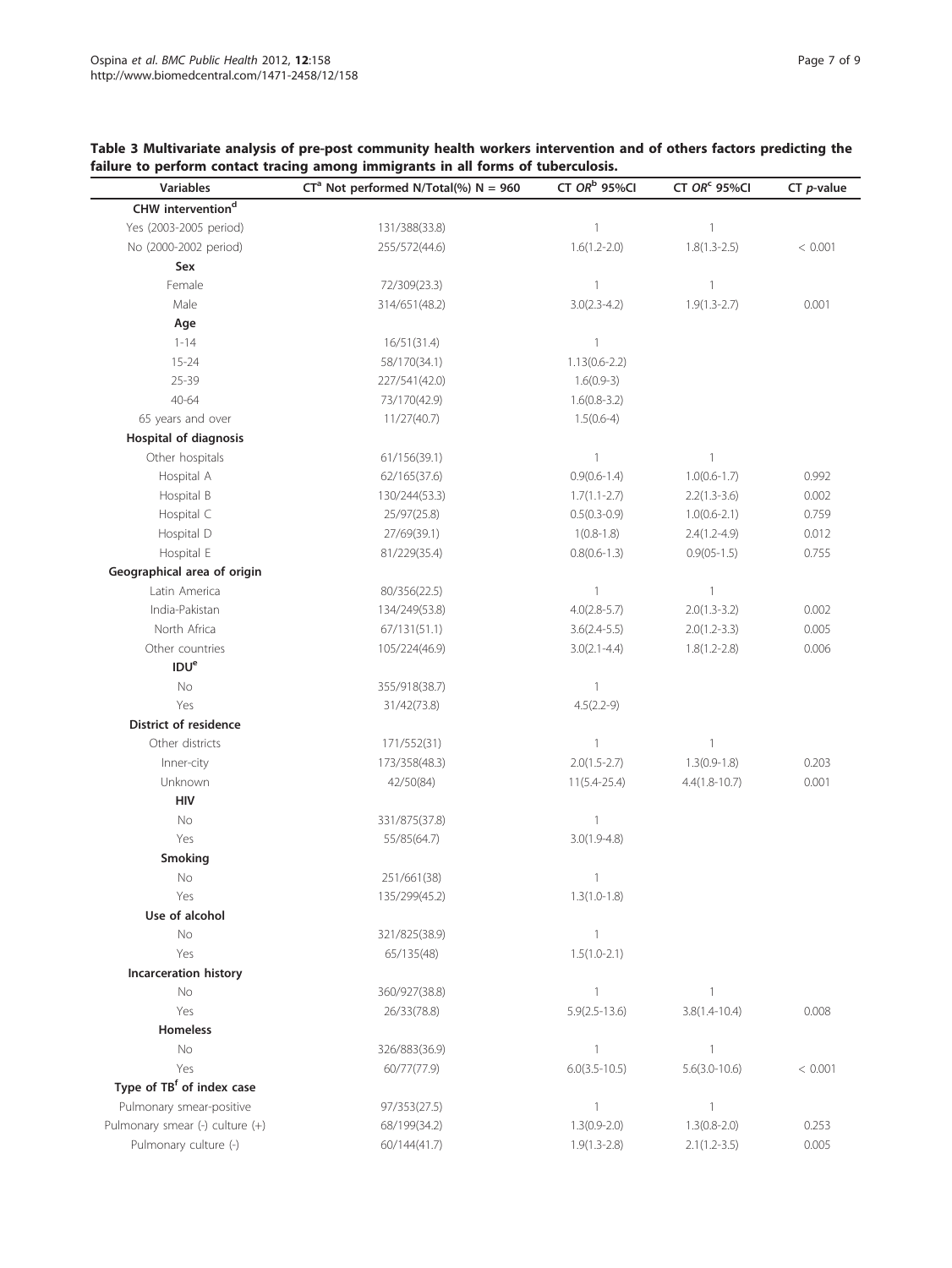| Extrapulmonary | 160/263(60.8) | $4.1(3.0-5.8)$  | $3.0(1.8-5.0)$    | < 0.001 |
|----------------|---------------|-----------------|-------------------|---------|
| Chest X-ray    |               |                 |                   |         |
| Cavitary       | 64/239(26.8)  |                 |                   |         |
| Normal         | 97/155(62.6)  | $4.6(3.0-7.0)$  | $2.0(1.1-3.9)$    | 0.021   |
| Non-cavitary   | 217/555(39.1) | $1.8(1.3-2.5)$  | $1.2(0.8-1.8)$    | 0.399   |
| Not performed  | 8/11(72.7)    | $7.2(1.9-28.3)$ | $3.0(0.7 - 13.9)$ | 0.157   |

<span id="page-7-0"></span>Table 3 Multivariate analysis of pre-post community health workers intervention and of others factors predicting the failure to perform contact tracing among immigrants in all forms of tuberculosis. (Continued)

Barcelona 2000-2005

<sup>a</sup>Contact tracing, <sup>b</sup>Odds ratio, <sup>c</sup> Adjusted odds ratio, <sup>d</sup>After the introduction of community health workers intervention, <sup>e</sup>injecting drug user, <sup>f</sup>Tuberculosis

changes. Therefore, it is recommended incorporate CHW into every TB program with the goal of improving TB control in immigrant populations. This can also be extended to other infectious diseases such as HIV, sexually transmitted diseases and malaria. CHW incorporation can also save social and economic costs in TB programs, however studies on cost-effectiveness of the CHW interventions in the TB programs are also necessary [\[32](#page-8-0)].

## Conclusions

We conclude that TB programs in areas of high immigration can improve their effectiveness by the incorporation CHW who act in coordination with the PHN and other professionals. They would act as interpreters and inter-cultural mediators as well as undertake community actions which positively reinforce the response from patients, as seen in the improvements in contact tracing. This is possible when immigrant people have confidence, both linguistically and culturally, is the response of any human being when you feel welcomed and accompanied. The findings of this study encourage us to strengthen the interdisciplinary work by CHW.

### Ethics approval statement

Demographic and clinical data were obtained from the epidemiological questionnaire used by TB Prevention and Control Program (TBPCP). TB is a mandatory notification disease and community health workers and public health nurses need to know the name of the patients in order to make the interviews. The data was treated and analysed anonymously. The analysis was carried out retrospectively and involved data collected on a routine basis within the National Tuberculosis Program approved by the Spanish Ministry of Health. Therefore, no ethical approval nor informed consent was required. All data were treated in a strictly confidential manner following the ethical principles of the Helsinki Declaration of 1964 revised by the World Medical Organization in Edinburgh, 2000 and the Organic Law 15/1999 of Data Protection in Spain. Declaración de Hèlsinki de la Asociación Médica Mundial: [http://www.isciii.es/htdocs/](http://www.isciii.es/htdocs/terapia/documentos/Declaracion_de_Helsinki.pdf) [terapia/documentos/Declaracion\\_de\\_Helsinki.pdf.](http://www.isciii.es/htdocs/terapia/documentos/Declaracion_de_Helsinki.pdf) Ley Orgánica española de protección de datos 15/1999: [http://noticias.juridicas.com/base\\_datos/Admin/lo15-](http://noticias.juridicas.com/base_datos/Admin/lo15-1999.html) [1999.html](http://noticias.juridicas.com/base_datos/Admin/lo15-1999.html).

### Acknowledgements

We would like to express our thanks in particular to the healthcare and administrative personnel of the Epidemiology Service of the Public Health Agency of Barcelona, clinicians and microbiologists, to all the public health nurses and community health workers who have made the application of the strategy possible, and to all the TB patients who have allowed us to enter their homes and their lives.

### Author details

<sup>1</sup> Epidemiology Service, Public Health Agency of Barcelona, Plaza Lesseps 1, 08023 Barcelona, Spain. <sup>2</sup>Departament de Pediatria, Ginecologia i Medicina Preventiva, Universitat Autònoma de Barcelona (UAB), Plaza Cívica-Campus de la UAB 08193 Bellaterra, Spain. <sup>3</sup>CIBER Epidemiología y Salud Pública (CIBERESP), C/Melchor Fernández Almagro 3-5, 28029, Madrid, Spain. 4 Servicios de Medicina Interna, Enfermedades Infecciosas y Microbiología del Hospital del Mar Barcelona, Paseo Marítimo 25-29, 08003 Barcelona, Spain. 5 Departament de Salut Pública, Universitat de Barcelona, Gran Via de les Corts Catalanes, 585, 08007 Barcelona, Spain. <sup>6</sup>Departament de Ciencies Basiques, Universitat Internacional de Catalunya, Josep Trueta s/n 08195 Sant Cugat del Vallés, Spain.

### Authors' contributions

OJE participated as principal investigator; OA participated in the design and conception of the study, statistical analysis and coordination; MJP conducted the fieldwork and helped to draft the manuscript; SF participated in the design, conception of the study and the final draft of the manuscript; CM participated in the design of the study and performed the statistical analysis and CJ participated in the design and conception of the study and overall coordination of the same. All authors read and approved the final manuscript.

### Competing interests

The authors declare that they have no competing interests.

Received: 21 August 2011 Accepted: 6 March 2012 Published: 6 March 2012

### References

- 1. WHO report 2008: Global tuberculosis control, media centre.[[http://www.](http://www.who.int/mediacentre/factsheets/fs104/en/index.html) [who.int/mediacentre/factsheets/fs104/en/index.html](http://www.who.int/mediacentre/factsheets/fs104/en/index.html)].
- 2. WHO report 2011: Global tuberculosis control.[[http://www.who.int/tb/](http://www.who.int/tb/publications/global_report/2011/gtbr11_full.pdf) [publications/global\\_report/2011/gtbr11\\_full.pdf\]](http://www.who.int/tb/publications/global_report/2011/gtbr11_full.pdf).
- 3. WHO: Tuberculosis MDR-TB & XDR-TB 2011 progress report.[\[http://www.](http://www.who.int/tb/challenges/mdr/factsheet_mdr_progress_march2011.pdf) [who.int/tb/challenges/mdr/factsheet\\_mdr\\_progress\\_march2011.pdf\]](http://www.who.int/tb/challenges/mdr/factsheet_mdr_progress_march2011.pdf).
- 4. National Institute of Statistics:, Progress of census January 1,2010. Recent data published in January 2010. http://www.ine.es.